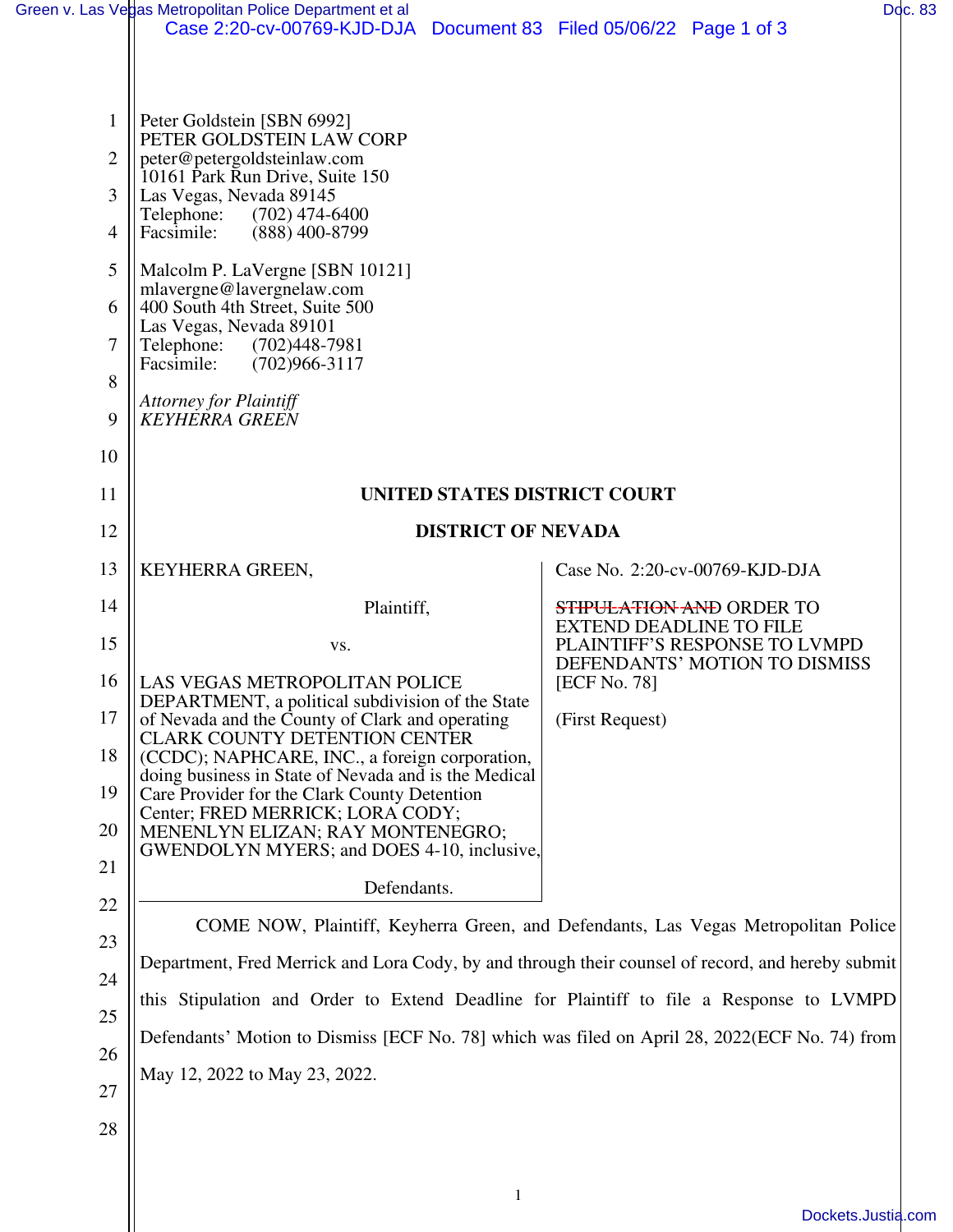## 1 2 3 4 5 6 7 8 9 10 11 12 13 14 15 16 17 18 19 20 21 22 23 24 25 26 27 28 DATED this 4<sup>th</sup> day of May, 2022. PETER GOLDSTEIN LAW CORP By: /s/ Peter Goldstein Peter Goldstein Nevada Bar No. 6992 10161 Park Run Drive, Suite 150 Las Vegas, Nevada 89145 *-and-*MALCOM P. LAVERGNE & ASSOC. Malcom P. LaVergne Nevada Bar No. 10121 400 South Fourth Street Las Vegas, Nevada 89101 *Attorneys for Plaintiff* KAEMPFER CROWELL By: /s/ Lyssa S. Anderson Lyssa S. Anderson Nevada Bar No. 5781 Ryan W. Daniels Nevada Bar No. 13094 1980 Festival Plaza Drive, Suite 650 Las Vegas, Nevada 89135 *Attorneys for Defendants Las Vegas Metropolitan Police Department, Fred Merrick and Lora Cody*  **IT IS SO ORDERED** DATED this 5th day of May, 2022. UNITED STATES DISTRICT COURT JUDGE Case 2:20-cv-00769-KJD-DJA Document 83 Filed 05/06/22 Page 2 of 3